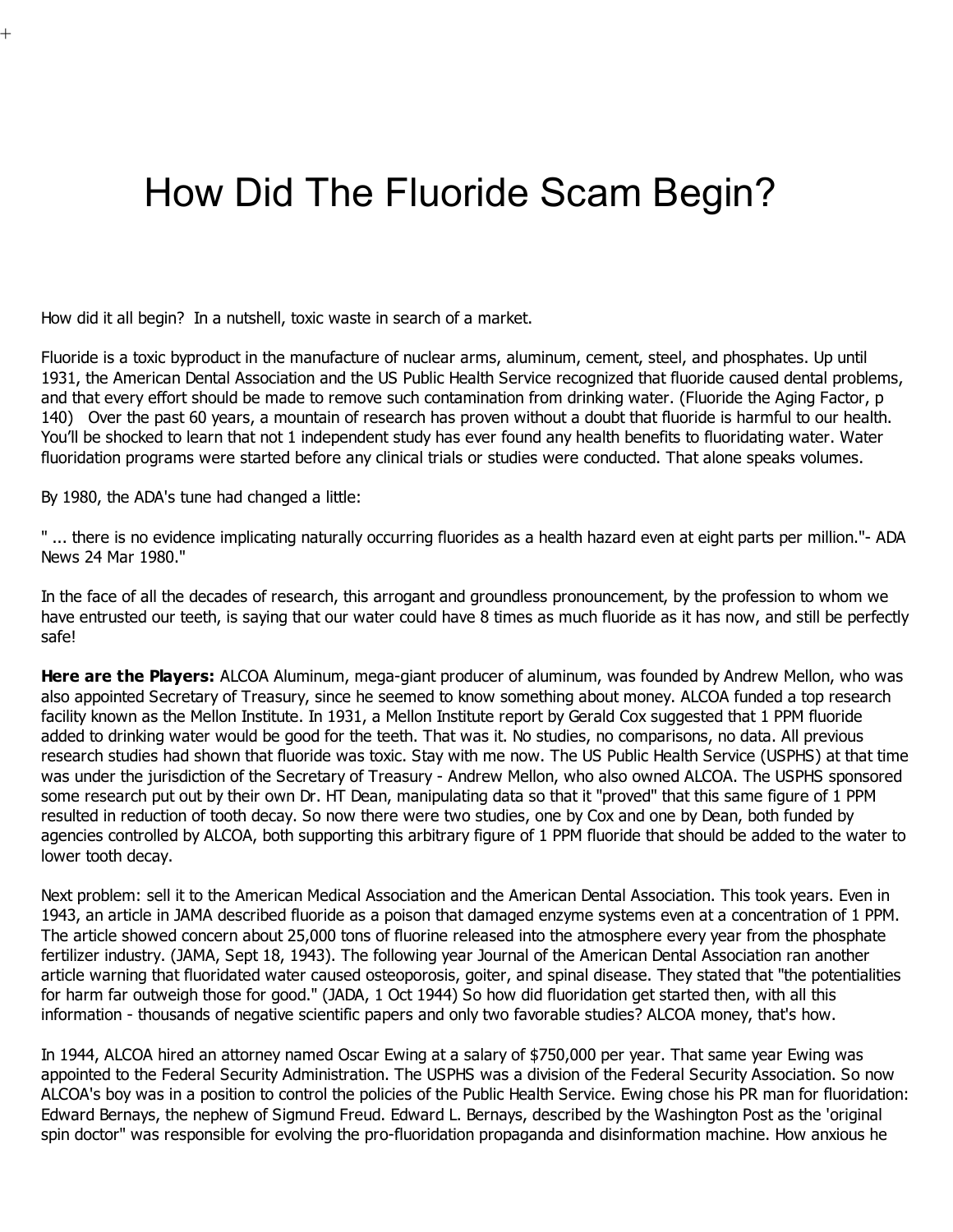was to put his uncle's ideas and methods of persuasion into action. (Dr. Y, p143)

" ... those who manipulate this unseen mechanism of society constitute an invisible government which is the true ruling power of our country ... our minds are molded, our tastes formed, our ideas suggested, largely by men we have never heard of ... " - Bernays, (Propaganda)

Using classical Freudian principles, Bernays maintained that a well-oiled propaganda machine could make the public believe practically anything, even the exact opposite of what had been already proven by all existing scientific research. And this is exactly what Ewing needed in the case of fluoridation.

With help from "experts" of the Manhattan Project, like Harold Hodge, New York State politicians quickly learned which side their bread was buttered on. In May of 1945, the city of Newburgh, NY was the first to "try" fluoridation. The residents were supposed to be monitored by the state Health Department for ten years. That became the pattern fluoride is the first drug in history to be tested on the general population with no previous research. Except of course for vaccines. One of the next cities to fall was Grand Rapids, Michigan. In July 1945, in the face of persistent warnings from the AMA, Grand Rapids succumbed to Bernays' propaganda machine and began a ten year "test period" of fluoridation in which tooth decay rates would be monitored. No one asked the question why the testing was being done on humans in an entire city. The project was run by HT Dean, using the statistics of Cox's original 1931 paper that arbitrarily claimed that 1 PPM fluoride was a safe level to prevent tooth decay, with no research to back it up. Dr. Dean almost single-handedly developed the hypothesis that fluoride could prevent cavities. He is "the father of fluoridation." Dean did no research on his own, and in later years, twice admitted in court that Cox's original statistics were incorrect! (Foulkes, 1992) But the entire system of fluoridation of US city water is based on the admittedly unscientific "findings" of Dean and Cox. Bernays' propaganda machine now went into full swing - ads with smiling children with beautiful teeth flooded the country's media. All anti-fluoride studies and articles were systematically suppressed because they weren't sanctioned by the big lobbyists for the aluminum and fertilizer industries.

Tons of new literature written not by doctors and scientists but by PR people and psychologists portrayed those opposing the sacred fluoridation as right- wing wackos. Just like in Orwell's book 1984, they tried to re-write history, to go back and change the findings of valid research, not by doing new research, but simply by new PR.

"I sometimes wonder if the Aluminum Co. of America ... might not have a deep interest in getting rid of its waste products from the manufacture of aluminum because these products contain a large amount of fluoride. ... it is interesting to note that Oscar Ewing who now heads up the FSA, the parent organization of the US Public Health Service, and the firm of attorneys he deals with ... represents the Aluminum Co. of America." - Congressman A.L. Miller

It gets darker. You may want to go for popcorn here. Dovetailing contemporaneously into all the above activity is some mind-blowing information that was recently uncovered by two reporters commissioned to write an article for the Christian Science Monitor. Working from secret government documents that have just become declassified in the last three years or so, Joel Griffiths and Chris Bryson have illuminated a very scary liaison: fluoride and the Manhattan Project. As we all remember, the Manhattan Project was the WWII secret program which brought the atomic bomb into existence. Turns out fluoride was a key component in the production of this bomb, in two main applications: in the uranium complex itself, and also as a toxic waste material. (Fluoride & Brain Damage) There was an accident in 1943 that had to be covered up, big time. DuPont was the chemical company charged with producing millions of gallons of fluoride for the Manhattan Project. A DuPont facility in Deepwater, New Jersey dumped so much fluoride into the air and water that things they couldn't hide started happening in the towns downwind:

- \* poultry died
- \* horses got sick and couldn't work
- \* cows became so crippled they could only crawl on their bellies to graze
- \* the peach crop was destroyed
- \* fluoride content of local vegetables was off the charts
- \* abnormally high level of fluoride in the blood of the local people
- \* even the workers at DuPont began to get sick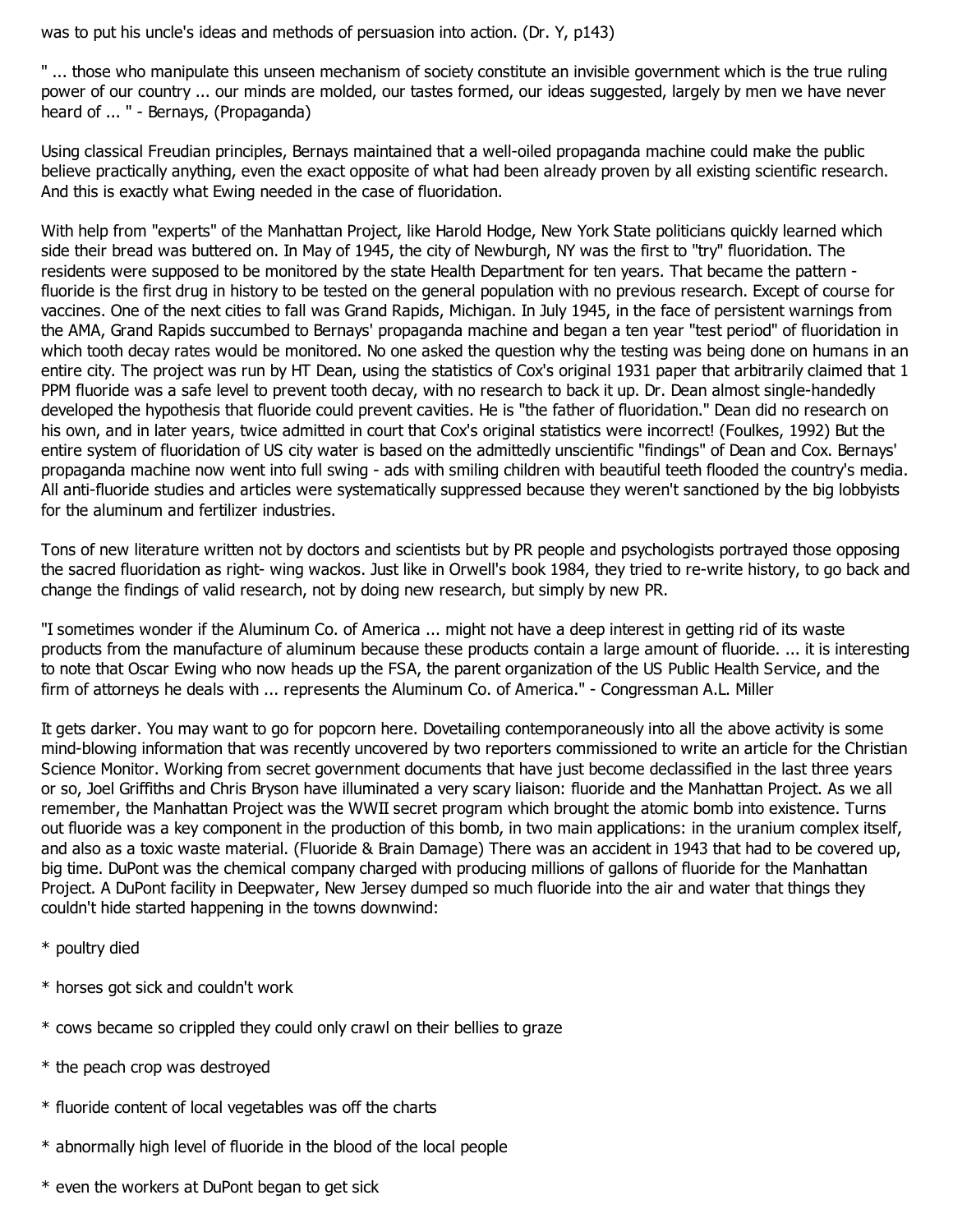Now all this may not seem like a big deal compared with the development of the most top secret weapon in history, but the farmers in those towns didn't know nothing about no atomic bomb. Hiroshima hadn't happened yet. All these farmers knew was that the chemical company was poisoning the air and the water. The chief toxicologist for the Manhattan Project was a guy named Harold Hodge. Hodge was the first to notice the horrific effects of fluoride pollution on the local environment, and alerted his superiors in several memos, which have now been declassified. In true military fashion, Hodges' superiors took the warnings seriously and thought them worthy of investigation, not because of the dangers to human and animal life, but because of the legal liability to DuPont and the government if the farmers were successful in a lawsuit.

So the head of the Manhattan Project, Gen. Groves, directed Harold Hodge to research the toxicity of fluoride spills for one reason: their own legal defense against the farmers. Hodge was granted funding to study the nerve effects of fluoride way back in 1944. It is likely that the research was carried out, but it is missing from the declassified papers. What a surprise. (Check out Griffith and Bryson's well-researched "Fluoride, Teeth, and the A-Bomb.") Not until 1991 was the there any published research on the neurological effects of fluoride, when it was discovered that fluoride was a powerful neuro-toxin that could affect human brain development and functioning, even at low levels. Even though Hodge collaborated on Mullenix's research some 50 years after the Manhattan Project, and it is almost certain that Hodge was the one who conducted the missing research in 1944, Hodge maintained a strict silence on the subject. These guys knew how to keep a secret. Here's just one example of the difference between old published versions of fluoride research documents and secret versions of those same documents that have recently been declassified:

Old Version, Published In Journal Of The American Dental Association, Aug 1948:

The men who used experimental fluoride had fewer cavities

Secret Version, Recently De-Classified:

Most of the men had no teeth left

Remember, this was the beginning of the Atomic Age. Hiroshima and Nagasaki were just the opening act. The game was not world destruction, but rather atomic bomb production. By 1946 the government and industry were out to arm the world with atomic, and eventually nuclear, weaponry. The billions of dollars all that represented, not to mention the balance of world power (America first) - all this was not going to be derailed just because a few horses died and the peaches didn't come in one year.

Fluoridation gathered momentum, supported by the billions that could be made from selling a toxic waste to city water providers and the untold billions behind the arms manufacturers outfitting the world with nuclear weapons. Gradually, the AMA and the ADA, began to soften their views toward fluoridation, until they had made a complete 180-degree shift in their opinion, as cited above.

By 1952, the American Dental Association had turned completely, publishing the articles of radical fluoride advocate Frank Bull in the JADA. Bull's whole focus was disinformation; avoiding confrontation with actual studies. As the B in BS, Bull put the propaganda theories of Barney's into actual practice.

Next, Procter and Gamble scored big when they got the ADA to endorse fluoride in toothpaste. Any dentists who spoke out against this ADA decision were censured, lost grant funding, or were thrown out of the ADA.

By 1960 the alliance was formed:

ALCOA

the US Public Health Service

the Federal Security Administration

the American Dental Association

Procter & Gamble.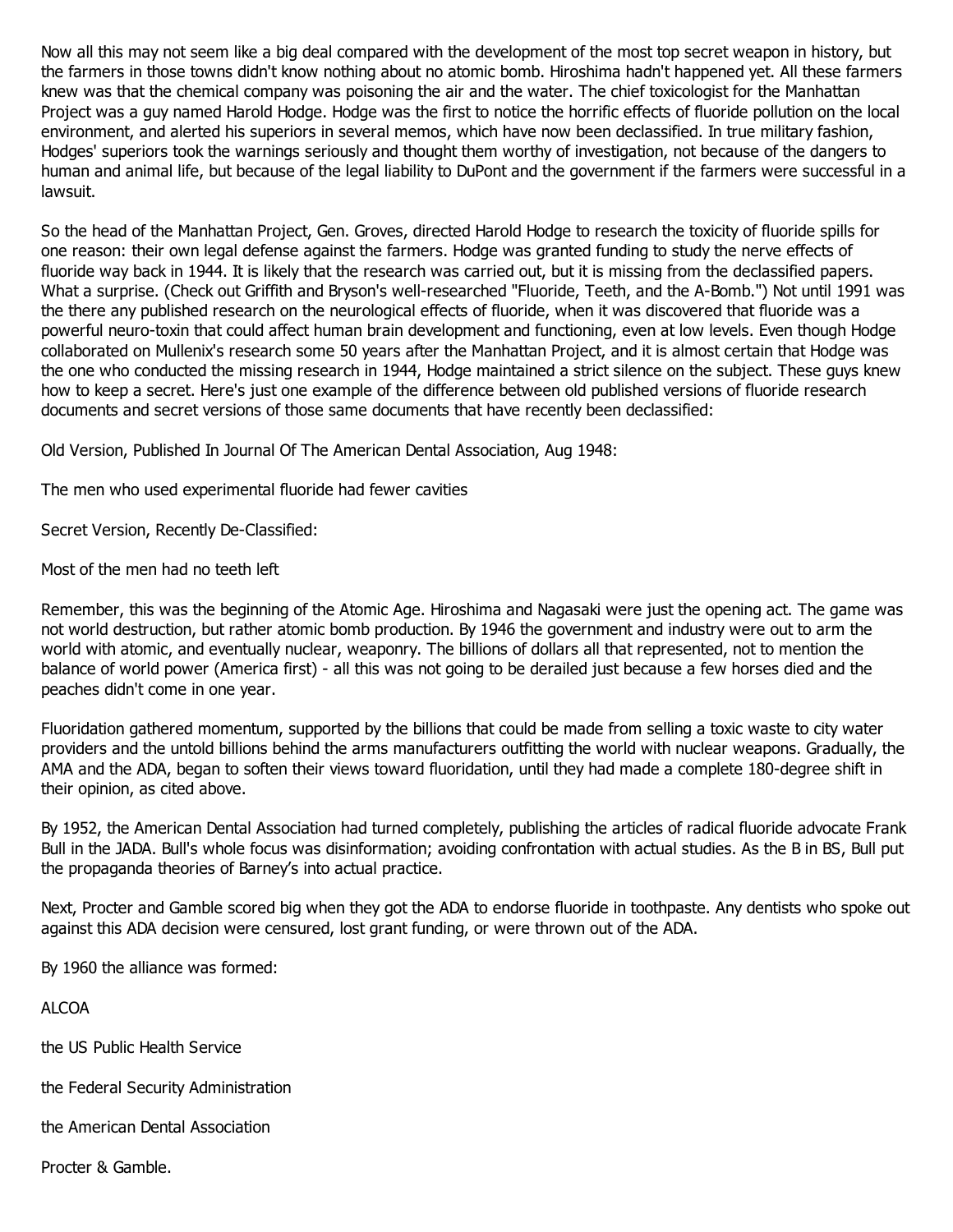## **FYI**

A 1998 laboratory analysis done at Sequoia Analytical Labs in California showed very high concentrations of fluoride in the following foods:

Dole pineapple, canned

Snapple

Coke Classic

Hansen's soda

Minute Maid orange juice

Gerber strawberry juice for babies

Amstel Lite beer

Rice Dream

Sunny Delight orange drink

Pepsi

What are the health consequences of fluoride? Dr Mercola, and expert in this field, says it best: "Once in the body, fluoride is a destroyer of human enzymes. It does this by changing their shapes. You'll remember from the Enzymes chapter that in human biochemistry, thousands of enzymes are necessary for various essential cell reactions that take place every second we're alive. (Howell) Without enzymes, we'd die instantaneously. Enzymes trigger specific reactions in the body. One way they do this is by having the exact shape necessary, like a key in a lock. Fluoride changes the shape of the enzymes so that they no longer fit! Since enzymes are proteins, once they've been changed, they're now foreign-looking. The body now treats them as invaders, even though they're part of that body. This is known as an autoimmune situation - the body attacks itself. Another way to look at it: enzymes are long-chain proteins held in certain shapes. Hydrogen bonds are the Velcro strips that hold the enzyme in a certain shape. Fluoride comes along and hydrolyzes the enzyme: cuts the Velcro strips away. The shape collapses. No more enzymes; just a new foreign protein."

Here are some of the other health consequences we face, according to well established research, because almost everything we eat or drink was grown or processed in areas where water is fluorinated, mainly California. (More info from Dr. Mercola):

Dr. Taylor Study, University of Austin: "..fluoride concentration of 1PPM (parts per million) increases tumor growth rate by 25%"

Fluoride is more poisonous than lead, and just less poisonous than arsenic - Clinical Toxicology of Commercial Products – 1984

A seven ounce tube of toothpaste, theoretically at least, contains enough fluoride to kill a small child. - Procter&Gamble, quoted in Fluoride the Aging Factor p14

Fluoride supplements should not be given to children under three years old - 1992 Canadian Dental Association Proposed Fluoride Guidelines, Dr. Limeback

Austrian researchers proved in the 1970s that as little as 1 ppm fluoride concentration can disrupt DNA repair enzymes by 50%. When DNA can't repair damaged cells, we get old fast.

Fluoride prematurely ages the body, mainly by distortion of enzyme shape. Again, when enzymes get twisted out of shape, they can't do their jobs. This results in collagen breakdown, eczema, tissue damage, skin wrinkling, genetic damage, and immune suppression. Practically any disease you can name may then be caused.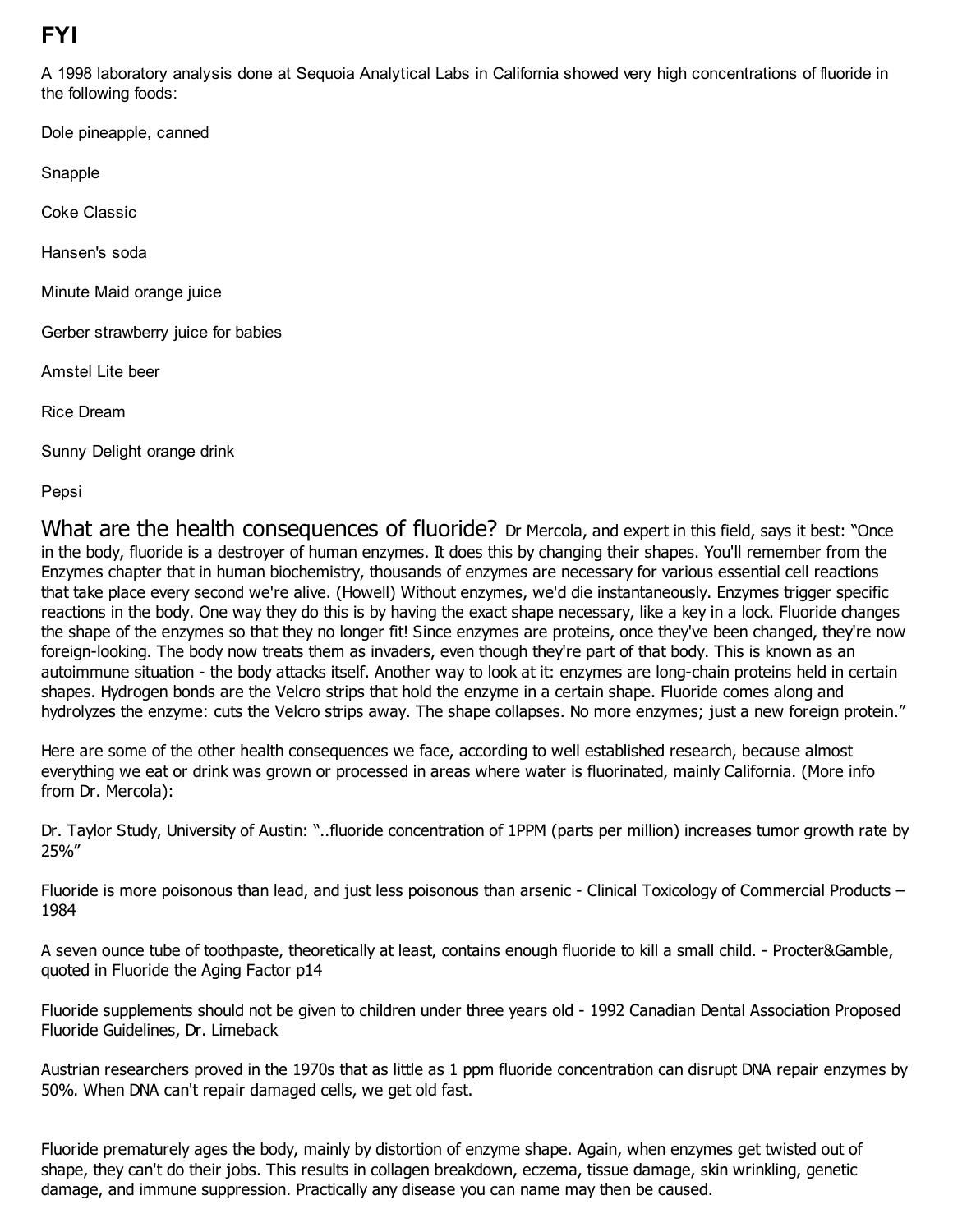All systems of the body are dependent upon enzymes. When fluoride changes the enzymes, this can damage:

- \* immune system
- \* digestive system
- \* respiratory system
- \* blood circulation
- \* kidney function
- \* liver function
- \* brain function
- \* thyroid function

Things wear out too fast - the young body becomes old. The distorted enzymes are proteins, but now they have become foreign protein, which we know is the exact cause of autoimmune diseases, such as lupus, arthritis, asthma, and arteriosclerosis.

Collagen Is The Body's Glue and Fluoride Ruins It That's not just a metaphor; when collagen breaks down, tissues simply lose their substance, their framework. Fluoride dissolves the body's glue simply by preventing new collagen from being formed.. Not only is the collagen incorrectly formed, it is wrongly mineralized. Some collagen, like bones and teeth, should be mineralized in order to give it hardness. Other collagen structures, like ligaments, tendons and, and muscles, should not be mineralized, in order to keep them flexible and resilient. Fluoride mineralizes the tendons, and muscles and ligaments, making them crackly and painful and inflexible. At the same time fluoride interferes with mineralization of bones and teeth, causing osteoporosis and mottling or dental fluorosis.

But at least fluoride is good for your teeth, right? That's the only reason why we fluoridated water in the first place ....to prevent cavities and build strong teeth in our kids, right? Wrong again. The scientific literature of the past 40 years proving beyond a reasonable doubt that fluoride interferes with tooth formation, causing permanent discoloration and actual crumbling. The process whereby teeth are discolored and crumble from fluoridation is know as dental fluorosis. The US Public Health service has known since the research of its own Dr. HT Dean in 1937 that as fluoride levels rose, so did the percentage of children with dental fluorosis, in a study of 15 major American cities. The same findings were evident in a University of Texas study comparing dental fluorosis in children who lived in fluoridated and un-fluoridated areas of Texas. Dr. Segretto found a 35% higher incidence of fluorosis in children who drank water with fluorine concentration of 1-1.4 PPM, compared with those whose water was in the .3 PPM range. This little study was written up in the Journal of the American Dental Association. Dr. Yiamouyiannis goes on and on, citing one peer-reviewed study after another, all coming to the same inescapable conclusion: The More Fluoride In The Water, The More Tooth Malformation And Discoloration. It's beyond controversy, when you view these studies from all over the world - New Zealand, India, Denmark, England, Ireland, Italy, Illinois - same finding. Even with this consistent finding across the board, the standard level of fluoridation recommended for dental health in the US is 1 part per million.

### Toxicity of Fluoride; What the U.S. Government Knows

#### (excerpts taken from gov. docs: http://www.cpsc.gov/businfo/frnotices/fr98/fluoride.html)

Most available toxicity information on fluoride relates to acute toxicity of hydrofluoric acid ("HF"). However, other water soluble fluoride-containing compounds can cause fluoride poisoning. The fluoride ion is systemically absorbed almost immediately. It is highly penetrating and reactive and can cause both systemic poisoning and tissue destruction. Fluoride ions, once separated from either HF or fluoride salts, penetrate deep into tissues, causing burning at sites deeper than the original exposure site. The process of tissue destruction can continue for days.

Fluoride absorption can produce hyperkalemia (elevated serum potassium), hypocalcemia (lowered serum calcium),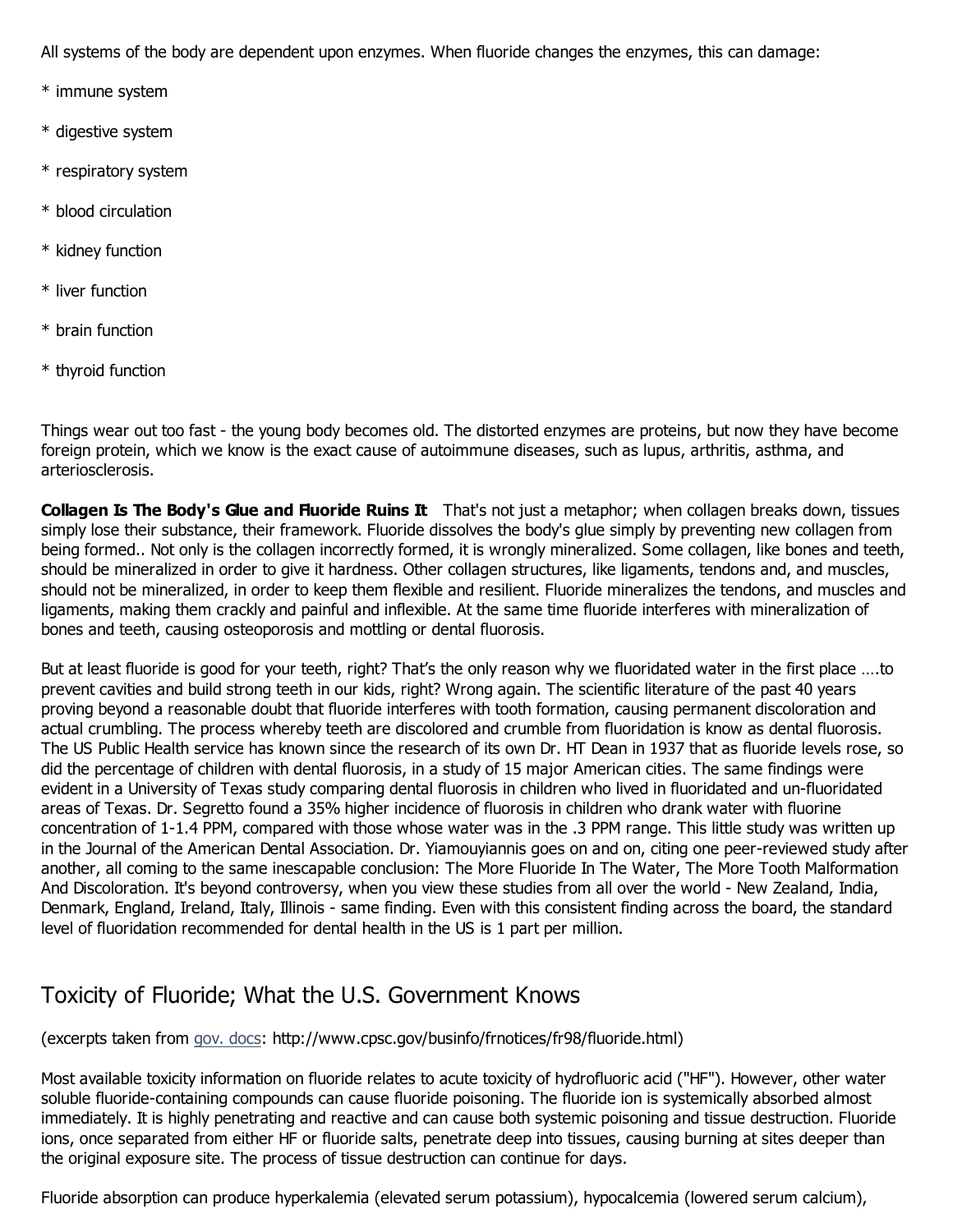hypomagnesemia (lowered serum magnesium), and metabolic and respiratory acidosis. These disturbances can then bring on cardiac arrhythmia, respiratory stimulation followed by respiratory depression, muscle spasms, convulsions, central nervous system ("CNS") depression, possible respiratory paralysis or cardiac failure, and death. Fluoride may also inhibit cellular respiration and glycolysis, alter membrane permeability and excitability, and cause neurotoxic and adverse GI effects.

When exposure is through inhalation, fluorides can cause severe chemical burns to the respiratory system. Inhalation can result in difficulty breathing (dyspnea), bronchospasms, chemical pneumonitis, pulmonary edema, airway obstruction, and tracheobronchitis. The severity of burns from dermal absorption can vary depending on the concentration of fluoride available, duration of the exposure, the surface area exposed, and the penetrability of the exposed tissue. Ocular exposure can result in serious eye injury Ingestion of fluoride can result in mild to severe GI symptoms.

#### Fluoride in Prescription Drugs

Over the past several years, numerous fluoride-containing medications have been pulled off the market for causing deaths and illness. Fluoride is "highly toxic to the liver," expert Andreas Schuld of Vancouver, BC Canada said. Schuld, head of Parents of Fluoride Poisoned Children, explained that "In the liver all fluorides interfere with the metabolism of thyroid hormones, creating thyroid disorders and associated diseases, such as muscle diseases, heart disease, etc." Other effects can include a serious muscle disease that causes pain and weakness. He cited the recent withdrawal of Baycol, a cholesterol-lowering drug taken by 700,000 Americans, as an example of hidden fluoride-induced dangers that could be lurking in your medications. Baycol, Schuld said, has been linked to 31 U.S. deaths, with at least nine other fatalities worldwide. Here are some other fluoride containing drugs that were pulled for causing negative health effects:

Cisapride ("Propulsid") was withdrawn because it caused severe cardiac side effects (2000);

\* Mibedrafil ("Posicor") was withdrawn after it was shown that patients with congestive heart failure showed a trend to higher mortality (1998);

\* Flosequinan was withdrawn in 1993 after it was shown that the beneficial effects on the symptoms of heart failure did not last beyond the first 3 months of therapy. After the first 3 months of therapy, patients on the drug had a higher rate of hospitalization than patients taking a placebo;

\* Astemizole (allergy drug) was withdrawn in 1999 because it also became associated with serious life threatening cardiac adverse events;

\* Fenfluramine and dexfenfluramine were withdrawn in 1997 due to serious cardiac adverse health effects;

\* Tolrestat (anti-diabetic) was withdrawn in 1997 after the appearance of severe liver toxicity and deaths;

\* In 1992 Abbott withdrew the antibiotic Temafloxacin ("Omniflox"). The drug had caused deaths, liver dysfunction, etc.

\* Grepafloxacin was removed from the market in 1999 because of serious cardiac events.

In addition, Schuld cites concerns about both Paxil and Prozac, popular anti-depression drugs. He claims that the fluorideenhanced drugs not only have a risk of causing liver damage, but also interfere with thyroid hormones and potentially even with thyroid medications routinely taken by millions. Citing the well-publicized case Fen-Phen, a once-popular weight-reducing drug, Schuld said that "it is important to note that only the fluorinated compound ("Fen" - fenfluramine) was withdrawn, while Phentermine ("Phen") was not pulled."

The worry and ensuing investigations about fluoride in medicines are worldwide. Among them are yet another class of drugs: antibiotics. Schuld's documents cite international concerns about fluoroquinolone antibiotics, which are used in the treatment of a large variety of infections. In October 1994 the Japan Pharmaceutical Affairs Bureau amended the roduct information for Enoxacin, Fleroxacin, Norfloxacin, Sparfloxacin and Tosufloxacin to state that rhabdomyolysis may occur. Information on Adverse Reactions to Drugs No.128, October 1994.) Five years ago, the Sri Lanka Drug Evaluation Sub-Committee decided to include a warning statement about fluoroquinolone antibiotics.

### Cancer And Fluoride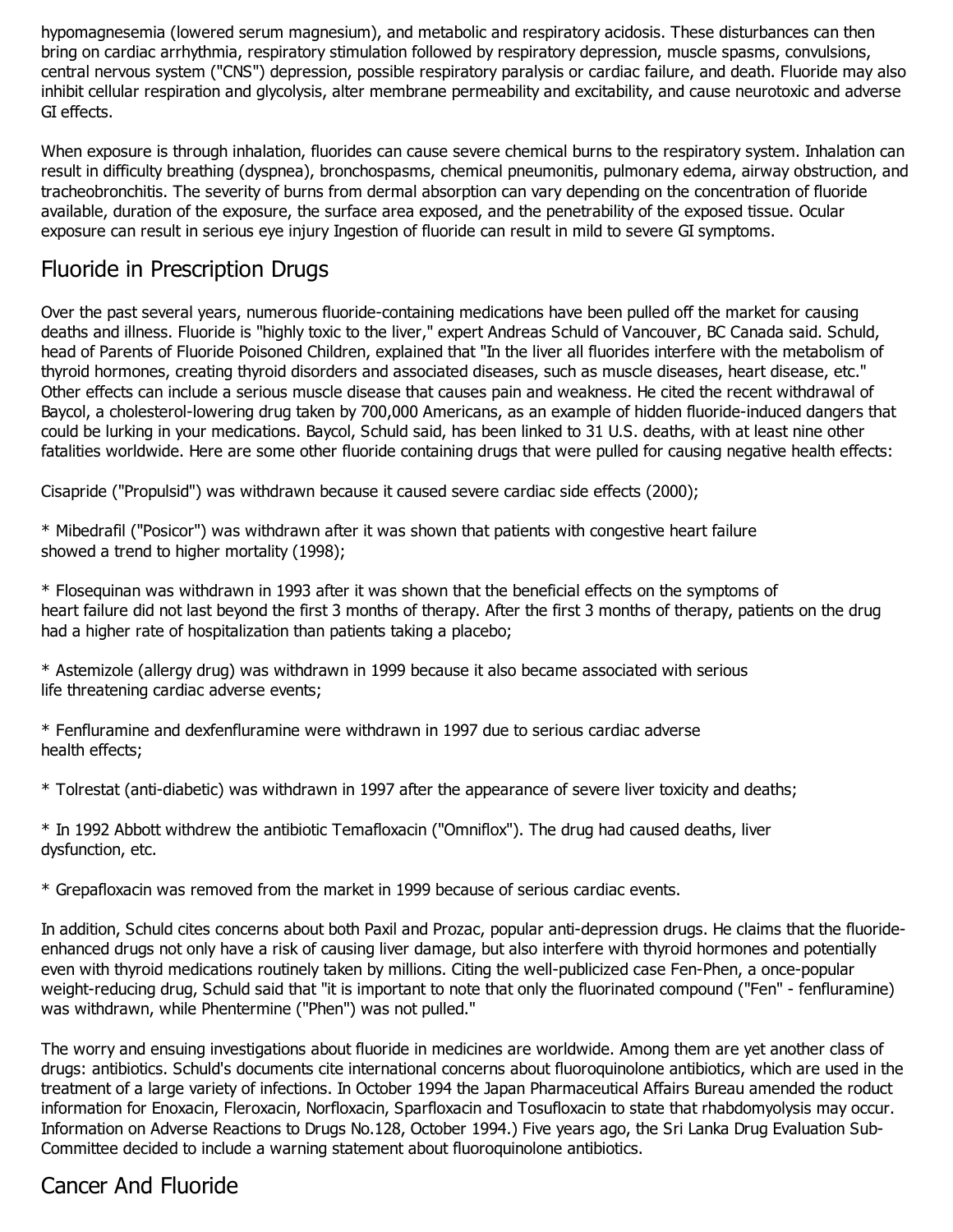By now we all know how cancer begins with one cell whose inner blueprint - its DNA - has been screwed with. Remember those Velcro hydrogen bonds? Guess what other shape they hold together. The double helix - DNA. This turns out to be the exact mechanism of fluoride as a carcinogen. Austrian and Japanese researchers both found that a concentration of 1 PPM fluoride causes disruption of the body's ability to repair its own DNA. Without this most basic cell function, cancer is promoted, and tumor growth is accelerated. That's standard fluoride level in US city water: one part per million. On p. 65 of his book, Dr. Yiamouyiannis provides an amazing chart of some 19 major scientific studies conducted in universities all over the world, together proving beyond a doubt that fluoride causes genetic damage. End of story. Except that on p 68, there is another list of world studies proving the same thing with plants and insects - genetic alteration from fluoride. Chief chemist of the National Cancer Institute, Dr. Dean Burk when confronted with mountains of data, stated before Congress:

"In point of fact, fluoride causes more human cancer death, and causes it faster than any other chemical." - Congressional Record 21 July 1976

Can That Be Misconstrued? Burk and Yiamouyiannis completed a monumental research project in 1977 in which they compared cancer death rates in 10 fluoridated and 10 non-fluoridated US cities between 1940 and 1970. The results are on p75 of Fluoride the Aging Factor. The unmistakable fact is that the graph shows that for the first ten years (1940- 1950), when none of the 20 cities fluoridated, the average cancer deaths were virtually identical. But after 1950, there is a major increase in cancer deaths in every single one of the fluoridated cities, while the non-fluoridated cities remain clustered together at a much lower level of death. They actually put a number on it:

" ... 30,000 to 50,000 deaths each year from various causes may now be attributable to fluoridation. This total includes 10,000 to 20,000 deaths attributable to fluoride-induced cancer every year."

These findings were first confirmed, then denied by the National Cancer Institute (what a surprise). Finally the research was upheld as valid in two separate state courts, Pennsylvania and Illinois. Ask yourself, why are findings of a scientific study being disputed in court? The usual pattern whenever valid research threatens big money. Another study by the New Jersey Health Dept., cited by Dr. Y, found a 50% increase in bone cancer among young men in fluoridated areas. (Cohn) Dr. William Hirzy, an officer in the EPA explains:

"Fluoride is a broad-spectrum mutagen. It can cause genetic damage in both plant and animal cells." Once again, this is just the tip of the iceberg. Hundreds of scientific studies conducted and reported in the most credible universities and agencies throughout the world for the past 25 years have found an unmistakable correlation between fluoridation and cancer deaths. Even the professional opinion makers can't just make all this data vanish. All they can do is what they're trained to do: change the subject. And keep repeating how safe and effective fluoride is.

#### Brain Damage and Low IQ

The earliest reference to brain disruption from fluoride exposure is found in a recently declassified secret Manhattan Project memo (1944): "Clinical evidence suggests that C616 [uranium hydrofluoride] may have a rather marked central nervous system effect with mental confusion, drowsiness and lassitude ... " Not until 1991 was there any published research on the neurological effects of fluoride, when it was discovered that fluoride was a powerful neuro-toxin that could affect human brain development and functioning, even at low levels.

#### Fluoride And Osteoporosis

Bone is collagen. We already saw how fluoride disrupts the formation of enzymes necessary for collagen production. So it's no wonder then that the thin brittle bones characteristic of osteoporosis are the result of fluoridation. This is no false claim. DR Yiamouyiannis cites the 1990 study of 541,000 cases of osteoporosis that found a definite connection between hip fractures in women over 65 and fluoride levels. The study was written up in JAMA. Several other major studies are cited, massive amounts of research, again all reaching the same conclusion - the undeniable correlation of fluoridation with osteoporosis and hip fracture in the elderly. Bone Is Living Tissue.

It is constantly being replaced with new cells, and having old cells removed. Bone building is a finely balanced, complicated process. Fluoride has been known to disrupt this process since the 1930s. Dr. Alesen, who was the president of the California Medical Association, clearly explains what fluoride does to bone formation. He cites dozens of international scientific studies proving beyond a shadow of a doubt that fluoride has caused thousands of cases of osteoporosis, skeletal thinning, fractures, "rubber bones," anemia, and rickets. Fluoride also causes osteoporosis by